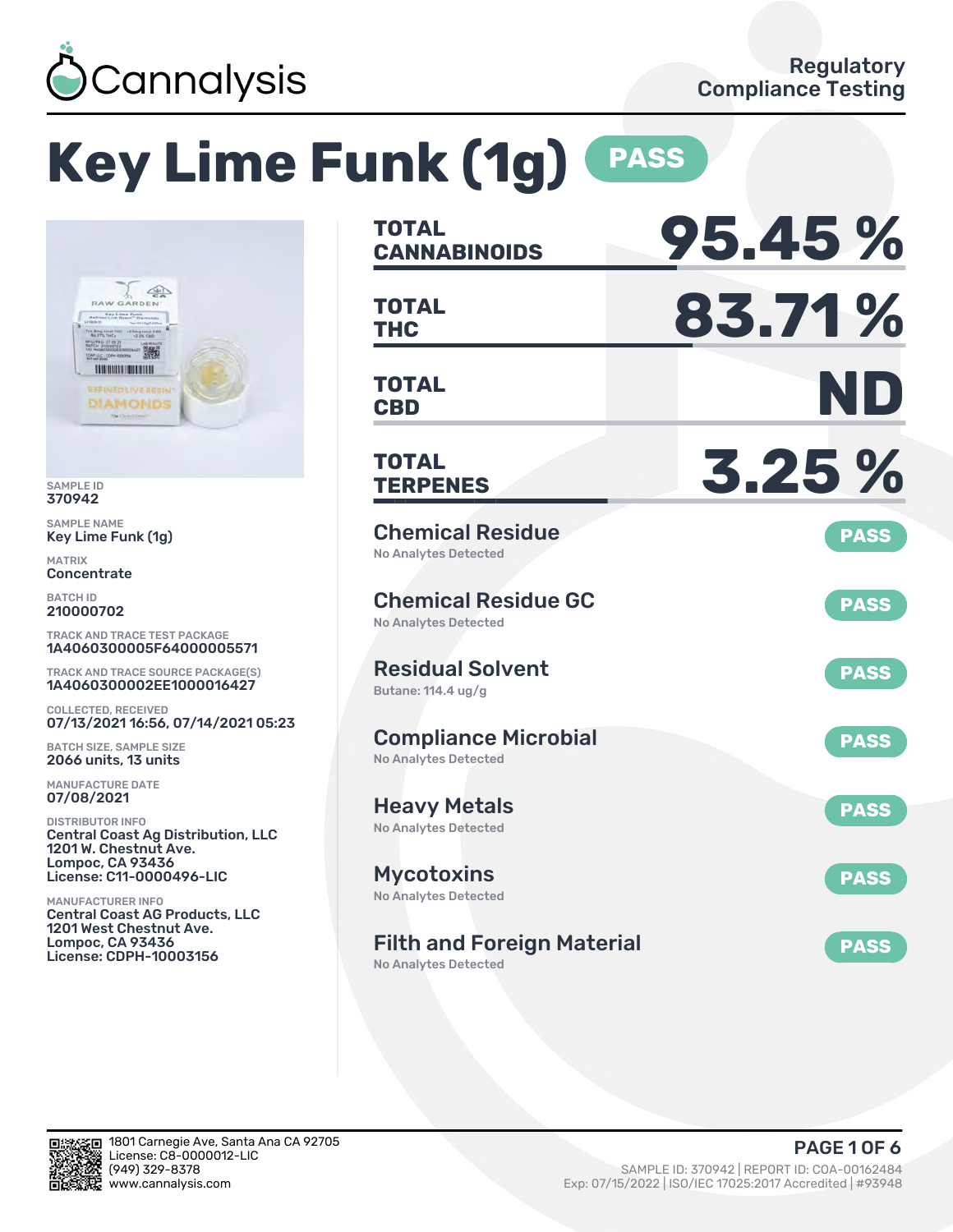

### CANNABINOID ANALYSIS

Total THC,CBD value(s) have been decarboxylated.

| TOTAL THC:          | 837.1 mg/g (83.71%), 837.1 mg per package |
|---------------------|-------------------------------------------|
| TOTAL CBD:          | ND.                                       |
| TOTAL CANNABINOIDS: | 954.5 mg/g (95.45 %)                      |

UNIT OF MEASUREMENT: Milligrams per Gram(mg/g)

| <b>ANALYTE</b>         | <b>RESULT</b>        | LOD    | <b>LLOO</b> | <b>ANALYTE</b>   | <b>RESULT</b> | <b>LOD</b> | <b>LLOQ</b> |
|------------------------|----------------------|--------|-------------|------------------|---------------|------------|-------------|
| THCa                   | 954.5 mg/g (95.45 %) | 0.2000 | 0.4000      | CBD <sub>v</sub> | <b>ND</b>     | 0.2000     | 0.4000      |
| D9THC                  | ND                   | 0.2000 | 0.4000      | CBGa             | <b>ND</b>     | 0.2000     | 0.4000      |
| D8THC                  | <b>ND</b>            | 0.2000 | 0.4000      | <b>CBG</b>       | <b>ND</b>     | 0.2000     | 0.4000      |
| <b>THC<sub>v</sub></b> | <b>ND</b>            | 0.2000 | 0.4000      | <b>CBN</b>       | <b>ND</b>     | 0.2000     | 0.4000      |
| CBDa                   | <b>ND</b>            | 0.2000 | 0.4000      | CBC              | <b>ND</b>     | 0.2000     | 0.4000      |
| <b>CBD</b>             | <b>ND</b>            | 0.2000 | 0.4000      |                  |               |            |             |
|                        |                      |        |             |                  |               |            |             |

#### ADDITIONAL INFORMATION

| Method:              | SOP-TECH-001 | Sample Prepped: 07/15/2021 15:16  | Sample Approved: 07/15/2021 22:32  |  |
|----------------------|--------------|-----------------------------------|------------------------------------|--|
| Instrument: UPLC-DAD |              | Sample Analyzed: 07/15/2021 16:34 | Prep-Analytical Batch: 31044-25211 |  |



### TERPENE ANALYSIS

UNIT OF MEASUREMENT: Milligrams per Gram(mg/g)

|  | <b>TOTAL TERPENES:</b> |
|--|------------------------|
|--|------------------------|

32.56 mg/g (3.256 %)

| <b>ANALYTE</b>                                                                                                                                  | <b>RESULT</b>                                                                                                               | <b>LOD</b> | <b>LLOO</b> | <b>ANALYTE</b>         | <b>RESULT</b>                                       | <b>LOD</b> | <b>LLOO</b> |
|-------------------------------------------------------------------------------------------------------------------------------------------------|-----------------------------------------------------------------------------------------------------------------------------|------------|-------------|------------------------|-----------------------------------------------------|------------|-------------|
| 3-Carene                                                                                                                                        | <b>ND</b>                                                                                                                   | 1.000      | 2.500       | Alpha bisabolol        | <ll0q< td=""><td>0.1000</td><td>0.5000</td></ll0q<> | 0.1000     | 0.5000      |
| Alpha cedrene                                                                                                                                   | <b>ND</b>                                                                                                                   | 1.000      | 2.500       | Alpha humulene         | <lloq< td=""><td>0.5000</td><td>1.000</td></lloq<>  | 0.5000     | 1.000       |
| Alpha pinene                                                                                                                                    | 2.556 mg/g (0.2556 %)                                                                                                       | 0.1000     | 1.000       | Alpha terpinene        | <lloq< td=""><td>0.5000</td><td>1.000</td></lloq<>  | 0.5000     | 1.000       |
| Alpha terpineol                                                                                                                                 | $0.8561$ mg/g $(0.0856%)$                                                                                                   | 0.3260     | 0.6520      | Beta caryophyllene     | 2.885 mg/g (0.2885 %)                               | 0.5000     | 1.000       |
| Beta myrcene                                                                                                                                    | 1.615 mg/g $(0.1615%)$                                                                                                      | 0.5000     | 1.000       | Beta pinene            | 1.362 mg/g $(0.1362\%)$                             | 0.6070     | 1.214       |
| <b>Borneol</b>                                                                                                                                  | <b>ND</b>                                                                                                                   | 1.000      | 2.500       | Camphene               | <b>ND</b>                                           | 0.5000     | 1.000       |
| Camphor                                                                                                                                         | <b>ND</b>                                                                                                                   | 0.1000     | 0.5000      | Caryophyllene oxide ND |                                                     | 0.5000     | 2.500       |
| Cedrol                                                                                                                                          | <b>ND</b>                                                                                                                   | 0.5000     | 1.000       | Cis geraniol           | <b>ND</b>                                           | 1.000      | 2.500       |
| Cis nerolidol                                                                                                                                   | <b>ND</b>                                                                                                                   | 2.500      | 5.000       | Eucalyptol             | <b>ND</b>                                           | 0.1000     | 0.5000      |
| Fenchol                                                                                                                                         | <lloo< td=""><td>0.5000</td><td>1.000</td><td>Fenchone</td><td><b>ND</b></td><td>0.1000</td><td>0.5000</td></lloo<>         | 0.5000     | 1.000       | Fenchone               | <b>ND</b>                                           | 0.1000     | 0.5000      |
| Gamma terpinene                                                                                                                                 | <lloo< td=""><td>0.1000</td><td>0.5000</td><td>Gamma terpineol</td><td><b>ND</b></td><td>0.2090</td><td>0.5230</td></lloo<> | 0.1000     | 0.5000      | Gamma terpineol        | <b>ND</b>                                           | 0.2090     | 0.5230      |
| Geranyl acetate                                                                                                                                 | <b>ND</b>                                                                                                                   | 0.1000     | 0.5000      | Guaiol                 | <b>ND</b>                                           | 2.500      | 5.000       |
| Isoborneol                                                                                                                                      | <b>ND</b>                                                                                                                   | 0.5000     | 1.000       | Isopulegol             | <b>ND</b>                                           | 2.500      | 5.000       |
| Limonene                                                                                                                                        | 4.133 mg/g (0.4133 %)                                                                                                       | 0.5000     | 2.500       | Linalool               | <lloq< td=""><td>0.5000</td><td>1.000</td></lloq<>  | 0.5000     | 1.000       |
| Menthol                                                                                                                                         | <b>ND</b>                                                                                                                   | 1.000      | 2.500       | Ocimene 1              | <b>ND</b>                                           | 0.1550     | 0.3100      |
| Ocimene <sub>2</sub>                                                                                                                            | 2.722 mg/g (0.2722 %)                                                                                                       | 0.3450     | 1.725       | P-cymene               | <b>ND</b>                                           | 0.5230     | 1.045       |
| P-mentha-1.5-diene <ll00< td=""><td></td><td>0.5000</td><td>1.000</td><td>Pulegone</td><td><b>ND</b></td><td>0.1000</td><td>0.5000</td></ll00<> |                                                                                                                             | 0.5000     | 1.000       | Pulegone               | <b>ND</b>                                           | 0.1000     | 0.5000      |
| Sabinene                                                                                                                                        | <b>ND</b>                                                                                                                   | 0.5000     | 1.000       | Terpinolene            | 16.43 mg/g (1.643 %)                                | 0.1000     | 0.5000      |
| Trans beta farnesene ND                                                                                                                         |                                                                                                                             | 2.500      | 5.000       | Trans geraniol         | <b>ND</b>                                           | 0.5000     | 2.500       |
| Trans nerolidol                                                                                                                                 | <b>ND</b>                                                                                                                   | 0.5000     | 2.500       | Valencene              | <b>ND</b>                                           | 0.5000     | 1.000       |
|                                                                                                                                                 |                                                                                                                             |            |             |                        |                                                     |            |             |

| <b>ANALYTE</b>      | <b>RESULT</b>                                       | LOD    | <b>LLOO</b> |
|---------------------|-----------------------------------------------------|--------|-------------|
| Alpha bisabolol     | <lloq< td=""><td>0.1000</td><td>0.5000</td></lloq<> | 0.1000 | 0.5000      |
| Alpha humulene      | <lloq< td=""><td>0.5000</td><td>1.000</td></lloq<>  | 0.5000 | 1.000       |
| Alpha terpinene     | <lloq< td=""><td>0.5000</td><td>1.000</td></lloq<>  | 0.5000 | 1.000       |
| Beta caryophyllene  | 2.885 mg/g $(0.2885\%)$                             | 0.5000 | 1.000       |
| Beta pinene         | 1.362 mg/g (0.1362 %)                               | 0.6070 | 1.214       |
| Camphene            | <b>ND</b>                                           | 0.5000 | 1.000       |
| Caryophyllene oxide | <b>ND</b>                                           | 0.5000 | 2.500       |
| Cis geraniol        | <b>ND</b>                                           | 1.000  | 2.500       |
| Eucalyptol          | <b>ND</b>                                           | 0.1000 | 0.5000      |
| Fenchone            | <b>ND</b>                                           | 0.1000 | 0.5000      |
| Gamma terpineol     | <b>ND</b>                                           | 0.2090 | 0.5230      |
| Guaiol              | <b>ND</b>                                           | 2.500  | 5.000       |
| <b>sopulegol</b>    | <b>ND</b>                                           | 2.500  | 5.000       |
| Linalool            | <lloo< td=""><td>0.5000</td><td>1.000</td></lloo<>  | 0.5000 | 1.000       |
| Ocimene 1           | <b>ND</b>                                           | 0.1550 | 0.3100      |
| P-cymene            | <b>ND</b>                                           | 0.5230 | 1.045       |
| Pulegone            | <b>ND</b>                                           | 0.1000 | 0.5000      |
| Terpinolene         | 16.43 mg/g (1.643 %)                                | 0.1000 | 0.5000      |
| Trans geraniol      | <b>ND</b>                                           | 0.5000 | 2.500       |
| Valencene           | <b>ND</b>                                           | 0.5000 | 1.000       |

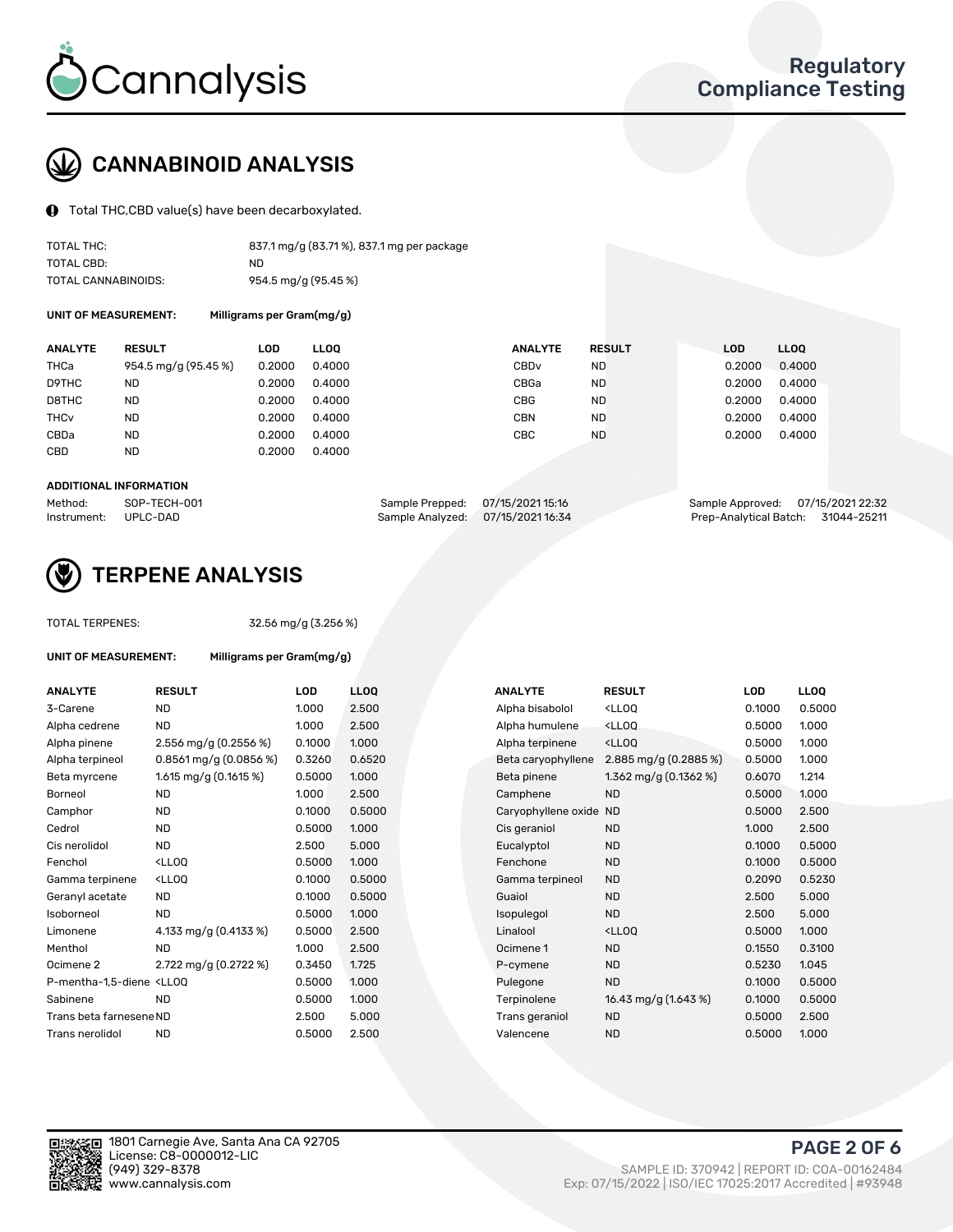

### Regulatory Compliance Testing

#### ADDITIONAL INFORMATION

Method: SOP-TECH-027 Sample Prepped: 07/14/2021 14:37 Sample Approved: 07/15/2021 11:50 Prep-Analytical Batch: 31001-25165



CHEMICAL RESIDUE ANALYSIS PASS

UNIT OF MEASUREMENT: Micrograms per Gram(ug/g)

| <b>ANALYTE</b>  | <b>RESULT</b> | LOD    | LL <sub>OO</sub> | <b>ACTION LEVEL</b> |      | <b>ANALYTE</b>      | <b>RESULT</b> | LOD    | <b>LLOQ</b> | <b>ACTION LEVEL</b> |      |
|-----------------|---------------|--------|------------------|---------------------|------|---------------------|---------------|--------|-------------|---------------------|------|
| Abamectin       | <b>ND</b>     | 0.0200 | 0.0400           | 0.1000              | Pass | Acephate            | <b>ND</b>     | 0.0200 | 0.0400      | 0.1000              | Pass |
| Acequinocyl     | <b>ND</b>     | 0.0200 | 0.0400           | 0.1000              | Pass | Acetamiprid         | <b>ND</b>     | 0.0200 | 0.0400      | 0.1000              | Pass |
| Aldicarb        | <b>ND</b>     | 0.0200 | 0.0400           | 0.0                 | Pass | Azoxystrobin        | <b>ND</b>     | 0.0200 | 0.0400      | 0.1000              | Pass |
| Bifenazate      | <b>ND</b>     | 0.0200 | 0.0400           | 0.1000              | Pass | <b>Bifenthrin</b>   | <b>ND</b>     | 0.0200 | 0.0400      | 3.000               | Pass |
| <b>Boscalid</b> | <b>ND</b>     | 0.0200 | 0.0400           | 0.1000              | Pass | Carbarvl            | <b>ND</b>     | 0.0200 | 0.0400      | 0.5000              | Pass |
| Carbofuran      | <b>ND</b>     | 0.0200 | 0.0400           | 0.0                 | Pass | Chlorantraniliprole | <b>ND</b>     | 0.0200 | 0.0400      | 10.00               | Pass |
| Clofentezine    | <b>ND</b>     | 0.0200 | 0.0400           | 0.1000              | Pass | Coumaphos           | <b>ND</b>     | 0.0200 | 0.0400      | 0.0                 | Pass |
| Cyfluthrin      | <b>ND</b>     | 0.4000 | 1.000            | 2.000               | Pass | Cypermethrin        | <b>ND</b>     | 0.4000 | 1.000       | 1.000               | Pass |
| Daminozide      | <b>ND</b>     | 0.0200 | 0.0400           | 0.0                 | Pass | Diazinon            | <b>ND</b>     | 0.0200 | 0.0400      | 0.1000              | Pass |
| Dichlorvos      | <b>ND</b>     | 0.0200 | 0.0400           | 0.0                 | Pass | Dimethoate          | <b>ND</b>     | 0.0200 | 0.0400      | 0.0                 | Pass |
| Dimethomorph    | <b>ND</b>     | 0.0200 | 0.0400           | 2.000               | Pass | Ethoprophos         | <b>ND</b>     | 0.0200 | 0.0400      | 0.0                 | Pass |
| Etofenprox      | <b>ND</b>     | 0.0200 | 0.0400           | 0.0                 | Pass | Etoxazole           | <b>ND</b>     | 0.0200 | 0.0400      | 0.1000              | Pass |
| Fenhexamid      | <b>ND</b>     | 0.0200 | 0.0400           | 0.1000              | Pass | Fenoxycarb          | <b>ND</b>     | 0.0200 | 0.0400      | 0.0                 | Pass |
| Fenpyroximate   | <b>ND</b>     | 0.0200 | 0.0400           | 0.1000              | Pass | Fipronil            | <b>ND</b>     | 0.0400 | 0.1000      | 0.0                 | Pass |
| Flonicamid      | <b>ND</b>     | 0.0200 | 0.0400           | 0.1000              | Pass | Fludioxonil         | <b>ND</b>     | 0.0200 | 0.0400      | 0.1000              | Pass |
| Hexythiazox     | <b>ND</b>     | 0.0200 | 0.0400           | 0.1000              | Pass | Imazalil            | <b>ND</b>     | 0.0200 | 0.0400      | 0.0                 | Pass |
| Imidacloprid    | <b>ND</b>     | 0.0200 | 0.0400           | 5.000               | Pass | Kresoxim methyl     | <b>ND</b>     | 0.0200 | 0.0400      | 0.1000              | Pass |
| Malathion       | <b>ND</b>     | 0.0200 | 0.0400           | 0.5000              | Pass | Metalaxyl           | <b>ND</b>     | 0.0200 | 0.0400      | 2.000               | Pass |
| Methiocarb      | <b>ND</b>     | 0.0200 | 0.0400           | 0.0                 | Pass | Methomyl            | <b>ND</b>     | 0.0200 | 0.0400      | 1.000               | Pass |
| Mevinphos       | <b>ND</b>     | 0.0200 | 0.0400           | 0.0                 | Pass | Myclobutanil        | <b>ND</b>     | 0.0200 | 0.0400      | 0.1000              | Pass |
| Naled           | <b>ND</b>     | 0.0200 | 0.0400           | 0.1000              | Pass | Oxamyl              | <b>ND</b>     | 0.0200 | 0.0400      | 0.5000              | Pass |
| Paclobutrazol   | <b>ND</b>     | 0.0200 | 0.0400           | 0.0                 | Pass | Permethrins         | <b>ND</b>     | 0.0400 | 0.1000      | 0.5000              | Pass |
| Phosmet         | <b>ND</b>     | 0.0200 | 0.0400           | 0.1000              | Pass | Piperonyl butoxide  | <b>ND</b>     | 0.0200 | 0.0400      | 3.000               | Pass |
| Prallethrin     | <b>ND</b>     | 0.0200 | 0.0400           | 0.1000              | Pass | Propiconazole       | <b>ND</b>     | 0.0200 | 0.0400      | 0.1000              | Pass |
| Propoxur        | <b>ND</b>     | 0.0200 | 0.0400           | 0.0                 | Pass | Pyrethrins          | <b>ND</b>     | 0.0200 | 0.0400      | 0.5000              | Pass |
| Pyridaben       | <b>ND</b>     | 0.0200 | 0.0400           | 0.1000              | Pass | Spinetoram          | <b>ND</b>     | 0.0200 | 0.0400      | 0.1000              | Pass |
| Spinosad        | <b>ND</b>     | 0.0300 | 0.0700           | 0.1000              | Pass | Spiromesifen        | <b>ND</b>     | 0.0200 | 0.0400      | 0.1000              | Pass |
| Spirotetramat   | <b>ND</b>     | 0.0200 | 0.0400           | 0.1000              | Pass | Spiroxamine         | <b>ND</b>     | 0.0200 | 0.0400      | 0.0                 | Pass |
| Tebuconazole    | <b>ND</b>     | 0.0200 | 0.0400           | 0.1000              | Pass | Thiacloprid         | <b>ND</b>     | 0.0200 | 0.0400      | 0.0                 | Pass |
| Thiamethoxam    | <b>ND</b>     | 0.0200 | 0.0400           | 5.000               | Pass | Trifloxystrobin     | <b>ND</b>     | 0.0200 | 0.0400      | 0.1000              | Pass |

#### ADDITIONAL INFORMATION

Method: SOP-TECH-002 Sample Prepped: 07/14/2021 14:14 Sample Approved: 07/15/2021 17:19<br>Instrument: LC-MS/MS Sample Analyzed: 07/14/2021 15:21 Prep-Analytical Batch: 31005-25171 Prep-Analytical Batch: 31005-25171

PAGE 3 OF 6

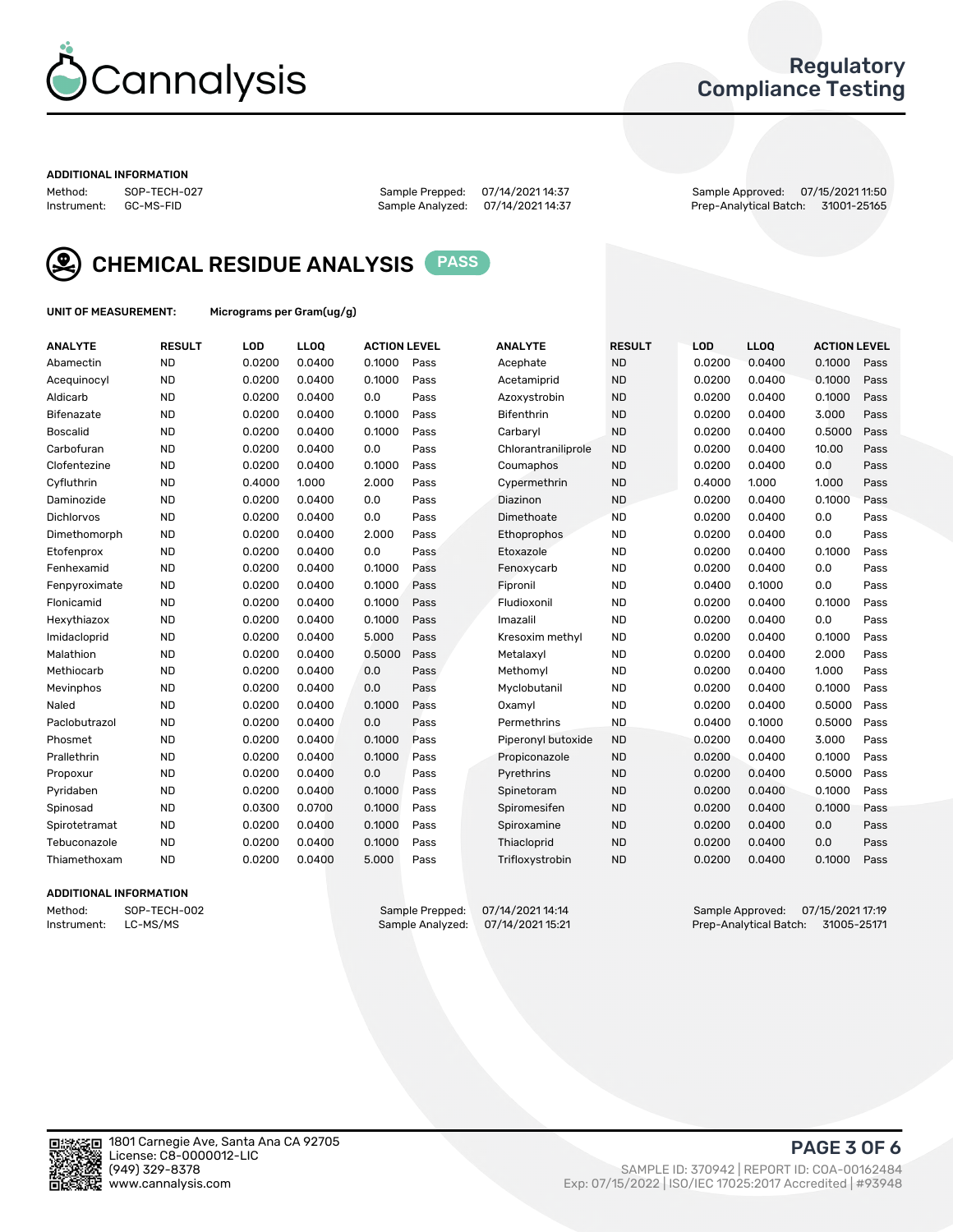

### CHEMICAL RESIDUE GC ANALYSIS PASS

| UNIT OF MEASUREMENT: | Microg |
|----------------------|--------|
|----------------------|--------|

grams per Gram(ug/g)

| <b>ANALYTE</b>                                   | <b>RESULT</b>            | LOD    | <b>LLOO</b> | <b>ACTION LEVEL</b> |                                     | <b>ANALYTE</b>                       | <b>RESULT</b> | <b>LOD</b> | <b>LLOO</b>                                | <b>ACTION LEVEL</b>             |      |
|--------------------------------------------------|--------------------------|--------|-------------|---------------------|-------------------------------------|--------------------------------------|---------------|------------|--------------------------------------------|---------------------------------|------|
| Captan                                           | ND                       | 0.1000 | 0.2000      | 0.7000              | Pass                                | Chlordane                            | <b>ND</b>     | 0.0109     | 0.0136                                     | 0.0                             | Pass |
| Methyl parathion                                 | <b>ND</b>                | 0.0400 | 0.1000      | 0.0                 | Pass                                | <b>PCNB</b>                          | <b>ND</b>     | 0.0200     | 0.0400                                     | 0.1000                          | Pass |
| Chlorfenapyr                                     | <b>ND</b>                | 0.0800 | 0.1000      | 0.0                 | Pass                                | Chlorpyrifos                         | <b>ND</b>     | 0.0800     | 0.1000                                     | 0.0                             | Pass |
| ADDITIONAL INFORMATION<br>Method:<br>Instrument: | SOP-TECH-010<br>GC-MS/MS |        |             |                     | Sample Prepped:<br>Sample Analyzed: | 07/14/2021 14:15<br>07/14/2021 15:22 |               |            | Sample Approved:<br>Prep-Analytical Batch: | 07/15/2021 15:06<br>31006-25172 |      |

### RESIDUAL SOLVENT ANALYSIS PASS

UNIT OF MEASUREMENT: Micrograms per Gram(ug/g)

| <b>ANALYTE</b>       | <b>RESULT</b> | LOD    | <b>LLOO</b> | <b>ACTION LEVEL</b> |      | <b>ANALYTE</b>           | <b>RESULT</b>       | <b>LOD</b> | <b>LLOO</b> | <b>ACTION LEVEL</b> |      |
|----------------------|---------------|--------|-------------|---------------------|------|--------------------------|---------------------|------------|-------------|---------------------|------|
| Acetone              | <b>ND</b>     | 50.00  | 100.0       | 5000                | Pass | Acetonitrile             | <b>ND</b>           | 50.00      | 100.0       | 410.0               | Pass |
| Benzene              | <b>ND</b>     | 0.5000 | 1.000       | 1.000               | Pass | <b>Butane</b>            | 114.4 $\frac{1}{9}$ | 50.00      | 100.0       | 5000                | Pass |
| Chloroform           | <b>ND</b>     | 0.5000 | 1.000       | 1.000               | Pass | Ethanol                  | <b>ND</b>           | 50.00      | 100.0       | 5000                | Pass |
| <b>Ethyl Acetate</b> | <b>ND</b>     | 50.00  | 100.0       | 5000                | Pass | <b>Ethyl Ether</b>       | <b>ND</b>           | 50.00      | 100.0       | 5000                | Pass |
| Ethylene oxide       | <b>ND</b>     | 0.5000 | 1.000       | 1.000               | Pass | Heptane                  | <b>ND</b>           | 50.00      | 100.0       | 5000                | Pass |
| Hexane               | <b>ND</b>     | 50.00  | 100.0       | 290.0               | Pass | <b>Isopropyl Alcohol</b> | <b>ND</b>           | 50.00      | 100.0       | 5000                | Pass |
| Methanol             | <b>ND</b>     | 50.00  | 100.0       | 3000                | Pass | Methylene chloride       | <b>ND</b>           | 0.5000     | 1.000       | 1.000               | Pass |
| Pentane              | <b>ND</b>     | 50.00  | 100.0       | 5000                | Pass | Propane                  | <b>ND</b>           | 50.00      | 200.0       | 5000                | Pass |
| Toluene              | <b>ND</b>     | 50.00  | 100.0       | 890.0               | Pass | Xvlenes                  | <b>ND</b>           | 50.08      | 100.0       | 2170                | Pass |
| Trichloroethylene    | <b>ND</b>     | 0.5000 | 1.000       | 1.000               | Pass | 1.2-Dichloroethane       | <b>ND</b>           | 0.5000     | 1.000       | 1.000               | Pass |

#### ADDITIONAL INFORMATION

Method: SOP-TECH-021 Sample Prepped: 07/14/2021 16:08 Sample Approved: 07/15/2021 09:27<br>Sample Analyzed: 07/14/2021 16:20 Prep-Analytical Batch: 31000-25175

Prep-Analytical Batch: 31000-25175



UNIT OF MEASUREMENT: Cycle Threshold (Ct)

| <b>ANALYTE</b>                        | <b>RESULT</b>          | LOD   | <b>LLOO</b>      |                  | <b>ACTION LEVEL</b> | <b>ANALYTE</b> | <b>RESULT</b>                         | <b>LOD</b>                           | <b>LLOO</b> |     | <b>ACTION LEVEL</b> |
|---------------------------------------|------------------------|-------|------------------|------------------|---------------------|----------------|---------------------------------------|--------------------------------------|-------------|-----|---------------------|
| A.fumigatus                           | <b>ND</b>              | 33.00 | 0.0              | 0.0              | Pass                | A. flavus      | <b>ND</b>                             | 33.00                                | 0.0         | 0.0 | Pass                |
| A. niger                              | <b>ND</b>              | 33.00 | 0.0              | 0.0              | Pass                | A. terreus     | <b>ND</b>                             | 33.00                                | 0.0         | 0.0 | Pass                |
| <b>STEC</b>                           | <b>ND</b>              | 33.00 | 0.0              | 0.0              | Pass                | Salmonella spp | <b>ND</b>                             | 33.00                                | 0.0         | 0.0 | Pass                |
|                                       | ADDITIONAL INFORMATION |       |                  |                  |                     |                |                                       |                                      |             |     |                     |
| SOP-TECH-016, SOP-TECH-022<br>Method: |                        |       |                  | Sample Prepped:  | 07/15/2021 07:11    |                |                                       | 07/15/2021 13:26<br>Sample Approved: |             |     |                     |
| aPCR<br>Instrument:                   |                        |       | Sample Analyzed: | 07/15/2021 07:15 |                     |                | 31017-25184<br>Prep-Analytical Batch: |                                      |             |     |                     |

PAGE 4 OF 6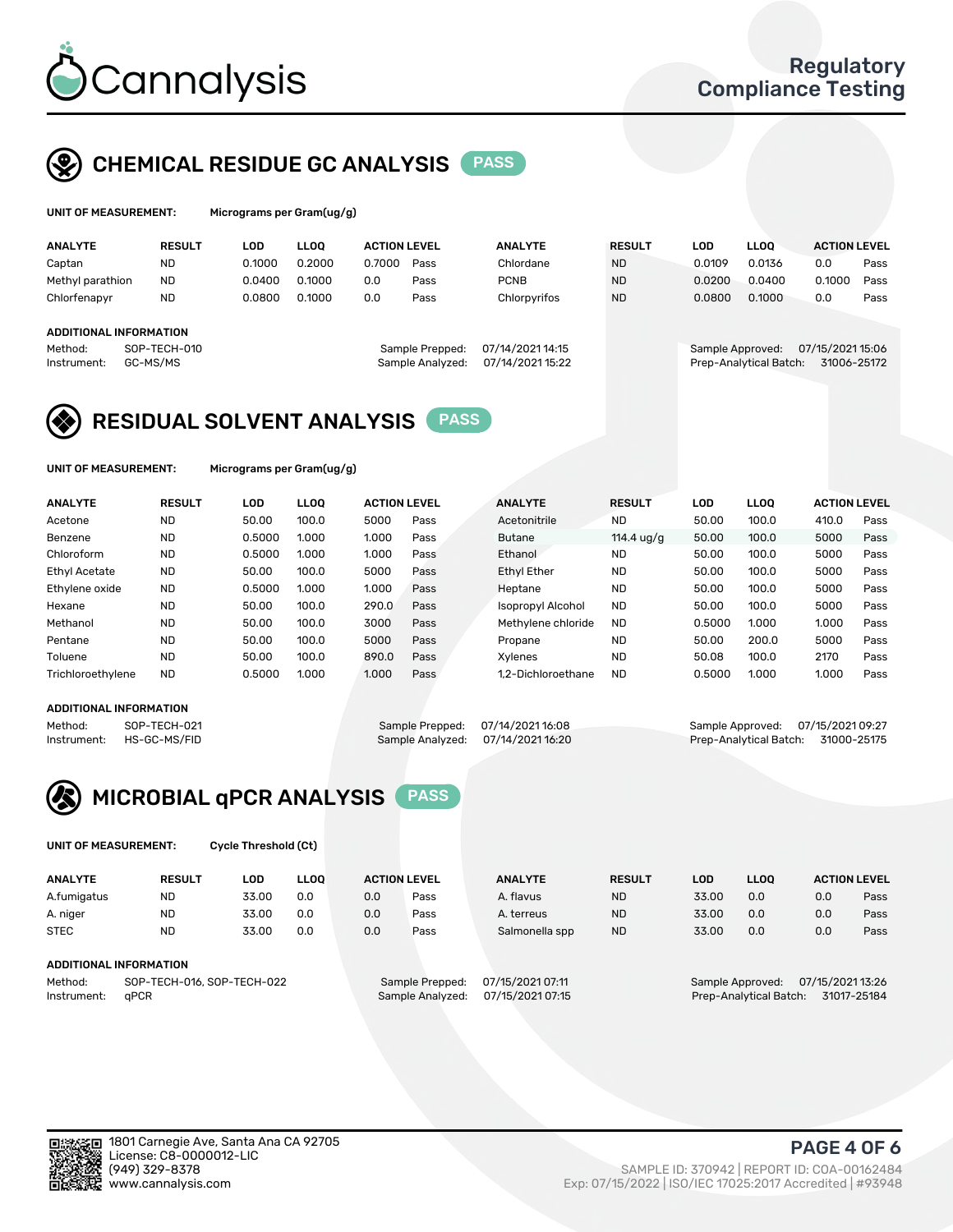



| UNIT OF MEASUREMENT: |                               | Micrograms per Gram(ug/g) |             |                     |                  |               |            |                        |                     |  |
|----------------------|-------------------------------|---------------------------|-------------|---------------------|------------------|---------------|------------|------------------------|---------------------|--|
| <b>ANALYTE</b>       | <b>RESULT</b>                 | <b>LOD</b>                | <b>LLOO</b> | <b>ACTION LEVEL</b> | <b>ANALYTE</b>   | <b>RESULT</b> | <b>LOD</b> | <b>LLOO</b>            | <b>ACTION LEVEL</b> |  |
| Arsenic              | <b>ND</b>                     | 0.0120                    | 0.1000      | 0.2000<br>Pass      | Cadmium          | <b>ND</b>     | 0.0072     | 0.0500                 | 0.2000<br>Pass      |  |
| Lead                 | <b>ND</b>                     | 0.0068                    | 0.0500      | 0.5000<br>Pass      | Mercury          | <b>ND</b>     | 0.0060     | 0.0500                 | 0.1000<br>Pass      |  |
|                      | <b>ADDITIONAL INFORMATION</b> |                           |             |                     |                  |               |            |                        |                     |  |
| Method:              | SOP-TECH-013                  |                           |             | Sample Prepped:     | 07/14/2021 11:25 |               |            | Sample Approved:       | 07/14/2021 17:22    |  |
| Instrument:          | ICP-MS                        |                           |             | Sample Analyzed:    | 07/14/2021 13:45 |               |            | Prep-Analytical Batch: | 30991-25160         |  |
| (美)                  | <b>MYCOTOXINS ANALYSIS</b>    |                           |             | <b>PASS</b>         |                  |               |            |                        |                     |  |
| UNIT OF MEASUREMENT: |                               |                           |             |                     |                  |               |            |                        |                     |  |

| <b>ANALYTE</b>          | <b>RESULT</b> | LOD   | <b>LLOO</b> | <b>ACTION LEVEL</b> |      | <b>ANALYTE</b> | <b>RESULT</b> | LOD   | <b>LLOO</b> | <b>ACTION LEVEL</b> |      |
|-------------------------|---------------|-------|-------------|---------------------|------|----------------|---------------|-------|-------------|---------------------|------|
| Aflatoxin B1            | ND            | 1.000 | 2.000       |                     | N/A  | Aflatoxin B2   | <b>ND</b>     | 2.000 | 5.000       |                     | N/A  |
| Aflatoxin G1            | <b>ND</b>     | 2.000 | 5.000       |                     | N/A  | Aflatoxin G2   | <b>ND</b>     | 2.000 | 5.000       |                     | N/A  |
| <b>Total Aflatoxins</b> | <b>ND</b>     | 10.00 | 14.00       | 20.00               | Pass | Ochratoxin A   | <b>ND</b>     | 1.000 | 2.000       | 20.00               | Pass |
|                         |               |       |             |                     |      |                |               |       |             |                     |      |
| ADDITIONAL INFORMATION  |               |       |             |                     |      |                |               |       |             |                     |      |

Method: SOP-TECH-020 Sample Prepped: 07/14/2021 16:09 Sample Approved: 07/15/2021 09:31 Instrument: LC-MS/MS Sample Analyzed: 07/14/2021 17:40 Prep-Analytical Batch: 31016-25178

## FILTH & FOREIGN MATERIAL ANALYSIS PASS

UNIT OF MEASUREMENT: Filth and Foreign Matter (%, #/3g)

| <b>ANALYTE</b>                                              | <b>RESULT</b> | LOD | <b>LLOO</b> | <b>ACTION LEVEL</b>                                                         |      | <b>ANALYTE</b> | <b>RESULT</b> | LOD                                                                           | <b>LLOO</b> | <b>ACTION LEVEL</b> |      |
|-------------------------------------------------------------|---------------|-----|-------------|-----------------------------------------------------------------------------|------|----------------|---------------|-------------------------------------------------------------------------------|-------------|---------------------|------|
| IF RH ME                                                    | <b>ND</b>     | 0.0 | 0.0         | 1.000                                                                       | Pass | <b>IFM</b>     | <b>ND</b>     | 0.0                                                                           | 0.0         | 25.00               | Pass |
| Mold                                                        | <b>ND</b>     | 0.0 | 0.0         | 25.00                                                                       | Pass | <b>SSCD</b>    | <b>ND</b>     | 0.0                                                                           | 0.0         | 25.00               | Pass |
| ADDITIONAL INFORMATION                                      |               |     |             |                                                                             |      |                |               |                                                                               |             |                     |      |
| Method:<br>SOP-TECH-009<br>Instrument:<br>Visual Inspection |               |     |             | 07/14/2021 14:54<br>Sample Prepped:<br>07/14/2021 14:55<br>Sample Analyzed: |      |                |               | 07/14/2021 15:01<br>Sample Approved:<br>Prep-Analytical Batch:<br>31010-25166 |             |                     |      |



PAGE 5 OF 6